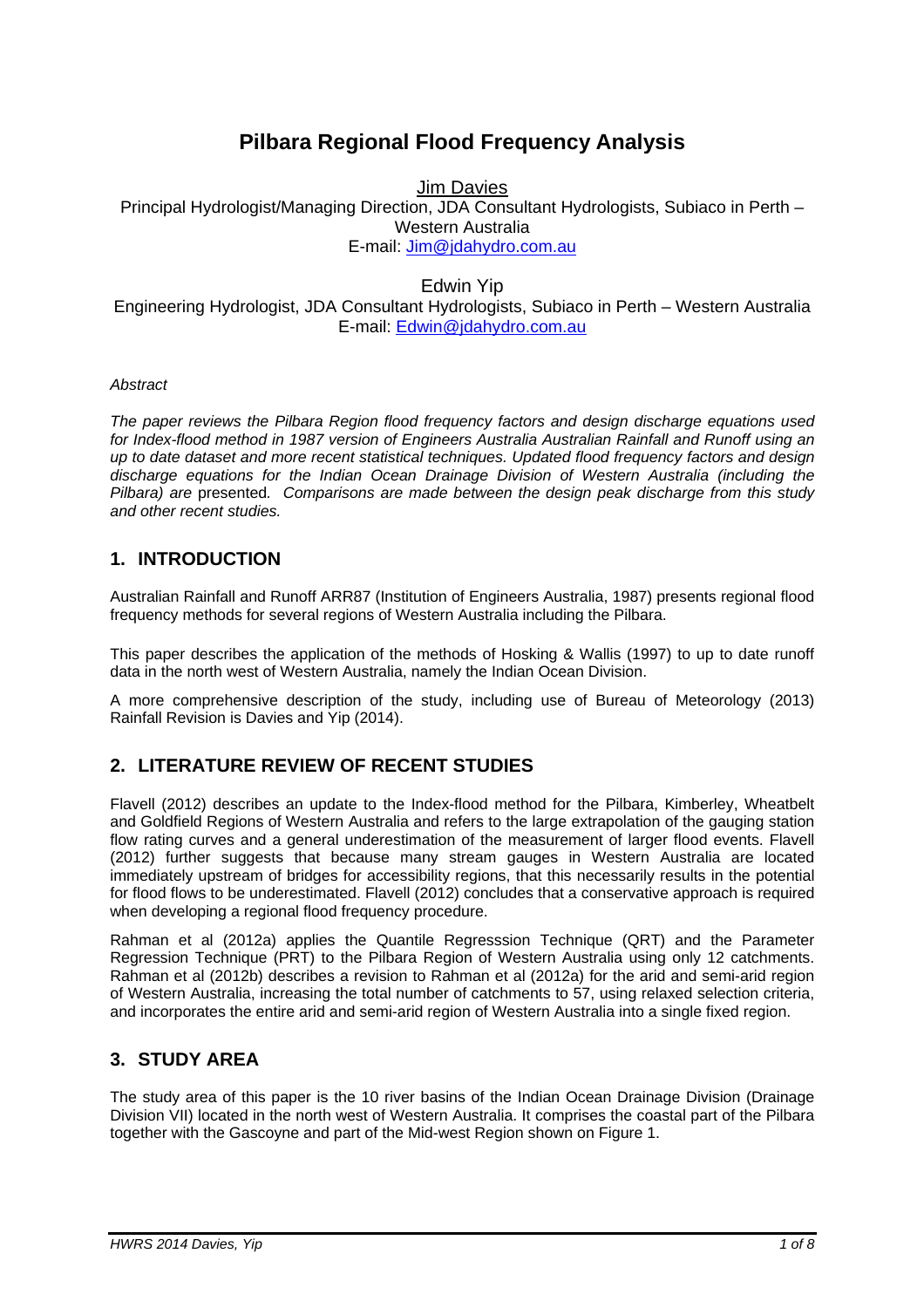River basins 701 to 705 are in the Gascoyne Region, while river basins 706 to 710 are in the Pilbara Region. The total study area is around  $535,000$  km<sup>2</sup>, while individual catchment areas of stream gauging stations range from 0.13 to 86,777  $km^2$ .

With respect to rainfall intensity, there are large variations within Drainage Division VII. For example the rainfall intensity of the 2-year ARI and 1hr duration from ARR1987 ranges from around 18 mm/hr in the south to greater than 35 mm/hr in the north of the drainage division.

# **4. METHODOLOGY**

# **4.1. Annual Maxima Analysis**

#### AM Series:

- (i) In general, the flow measurement records with the following Department of Water quality codes were excluded from the AM series:
	- 5: Estimated Record (Water Level) Fair
	- 6: Estimated Record (Water Level) Poor
	- 10: Estimated Record (Water Level)–Not reviewed / Quality not known
- (ii) Data for a year were discarded if there was a long period of missing or low-quality data. There are a few exceptions where such data was included if the annual peak flow appeared to be represent a peak for the year.
- (iii) The data in AM series was reviewed to ensure no two sequent data are due to the same storm event.

Selected Stations:

- $(i)$  The record length of the AM series was a minimum of 10 years after discarding disqualified data.
- (ii) The stream gauging stations were not located in an over-flow channel: 57 out of 90 stations were selected after this step.

Hosking & Wallis (1997) reject the possibility of performing regional flood frequency analysis with the entire set of sites being treated as a single region because the theory and practice of hydrology implies that the frequency distribution is likely to depend on the drainage area of the basin. Regional flood frequency analysis should therefore be applied only to regions whose basins cover a fairly small range of drainage area.

Stations were divided into 3 hydrological regions by their catchment area as follows:

- Small Catchment Area Region: Smaller than or equal to 1,000  $\text{km}^2$  (16 stations);
- Medium Catchment Area Region: Larger than 1,000  $km^2$  but smaller than or equal to 10,000  $km<sup>2</sup>$  (25 stations);
- Large Catchment Area Region: Larger than  $10,000$  km<sup>2</sup> (16 stations).

In each of the 3 hydrological regions, statistical homogeneity (based on weighted L-moments) was tested to sub-divide the stations into sub-regions. H-Statistic smaller than 2.0 were adopted to be the criterion to form a sub-region, with their own appropriate frequency distribution. For each sub-region, discordance (based on L-moment ratios) was tested.

For each sub-region the appropriate frequency distribution was determined utilizing the Z-Statistic based on weighted L-moment ratios from the following candidate distributions: Generalized Logistic, Generalized Extreme Value, Generalized Normal, Pearson Type III, and Generalized Pareto. The candidate frequency distribution with the smallest absolute value of Z-Statistic was adopted to be the appropriate frequency distribution. After the above steps, a total of 9 sub-regions were identified, see Table 1.

Parameters of frequency distributions were estimated using Method of L-moments. Design discharge  $(Q<sub>Y</sub>, Y = 2, 5, 10, 20, 50, 100$ -year ARI) were estimated for each gauging station in each sub-region.

### **4.2. Frequency Factors**

For each gauging station, design discharge of 5-year ARI (i.e.  $Q_5$ ) was adopted as the "index-flood", and the design discharge of each gauging station was made dimensionless by dividing by  $Q_5$ , (i.e.  $Q_y$  /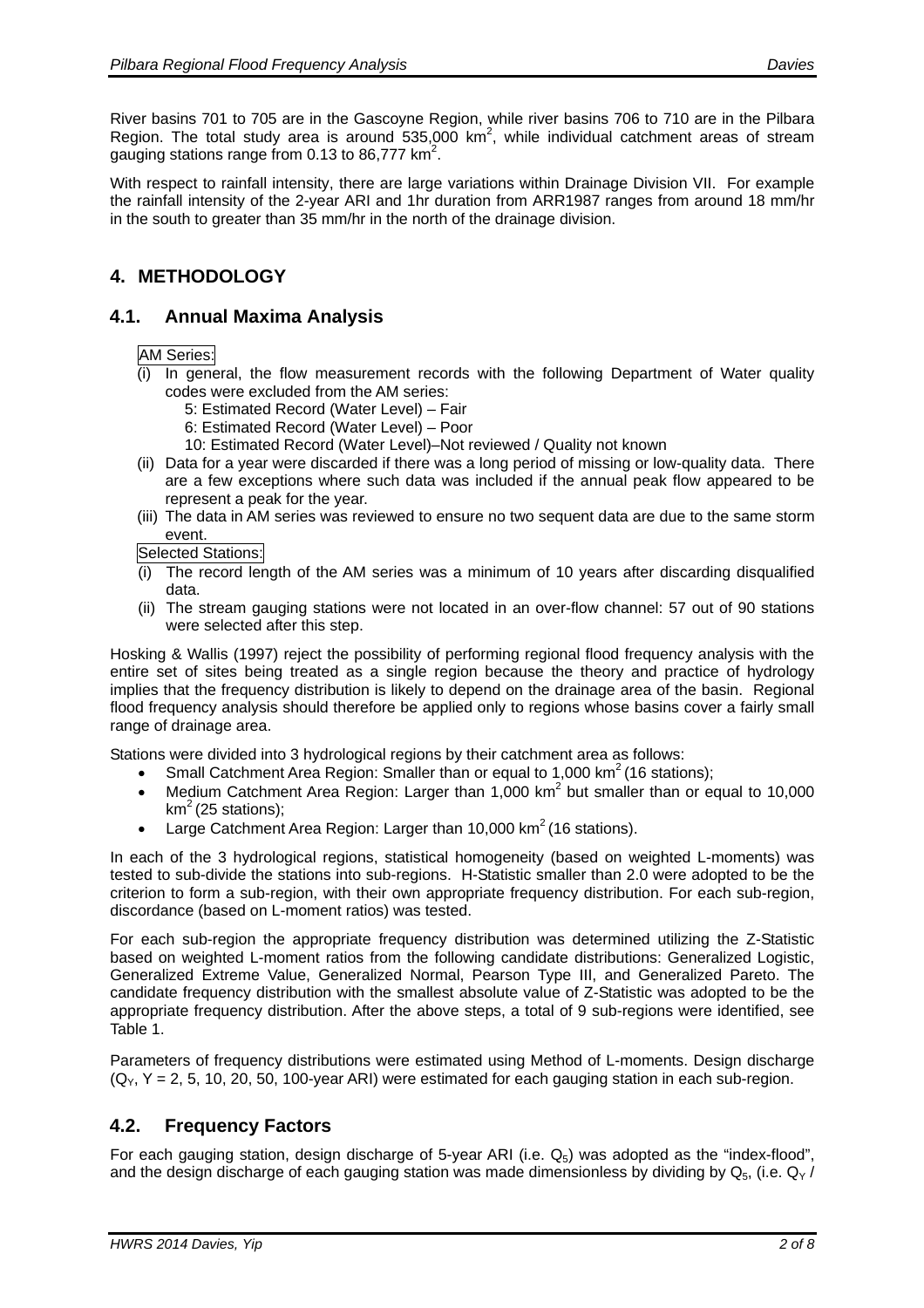$Q_5$ ). For each ARI, the mean of  $Q_Y / Q_5$  was calculated from all gauging stations to be the "Frequency" Factors".

# **4.3. Design Discharge Equation**

For each of the 3 hydrological regions, catchment and climate factors were selected as follows:

- Catchment Area,  $\bm{A}$  [km<sup>2</sup>];
- Average annual rainfall over the catchment area between year 1946 to year 2005 from BoM, *P* [mm/year];
- Design Rainfall Intensity [mm/hr] of 2 and 50-year ARI (1hr, 12hrs, 72hrs) from ARR (1987), *Ihr,ARI.*

For each hydrological region, a design discharge equation was developed using Stepwise Variable Selection and Multiple Variables Linear Least Square Regression to estimate  $Q_5$  in gauged catchments and ungauged catchments.

# **5. RESULTS**

Small Catchment Area Region (smaller than or equal to 1,000  $km^2$ )

$$
Q_5 = 7.32 \times 10^{-8} A^{0.651} I_{thr,2yrs}^{5.251}
$$
 (1)

Medium Catchment Area Region (larger than 1,000 km<sup>2</sup>, but smaller than or equal to 10,000 km<sup>2</sup>)

$$
Q_5 = 2.72 \times 10^{-7} A^{0.797} I_{thr, 50\text{yrs}}^{3.506}
$$
 (2)

Large Catchment Area Region (larger than 10,000  $\text{km}^2$ )

$$
Q_5 = 4.26*10^{-6} A^{0.783} I_{1hr, 50yrs}^{2.815}
$$
 (3)

One set of Frequency Factors for all Area Regions was obtained in this study as follows:

| \ D I <i>I</i> \<br>""<br>ANI | -                |     | ∽                    | ົ<br>∠∪ | - -<br>ວເ       | 100  |
|-------------------------------|------------------|-----|----------------------|---------|-----------------|------|
| Frequency Factor              | $\Omega$<br>U.OT | .00 | 70<br>. . <i>.</i> v | 2.58    | . -<br>-<br>. . | 5.82 |

The exponents on catchment area (0.651 to 0.797) are intuitively reasonable and consistent with published values from many studies worldwide. However the exponents on rainfall intensity (2.815 to 5.251) are higher than expected. The range of 1hr 2-year ARI intensity varies by a factor approximately 2 over the study area. An exponent of 5.251 suggests the 5-year ARI flood could vary by a factor of 38, which seems physically unrealistic. The reasons for the high exponent on rainfall intensity for all 3 regions is being investigated.

Tables 2 to 5 show the average residual error (%) of design discharges over selected stations, between this study and other recent studies. The results show that the performance of this study and Rahman et al (2012a) are similar, although this study has the best performance in terms of average residual error over all ARI in the Small, Medium and Large Catchment Area Regions and All Regions.

# **6. COMPARISONS WITH OTHER STUDIES**

Flavell (2012): In the Gascoyne Region (i.e. River Basin 701 to 705), Flavell (2012) under-estimates the design discharge in all cases. The design discharges from Flavell (2012) are well suited to the discharges in the Pilbara Region (i.e. River Basin 706 to 710), see Figures 2 to 3.

Rahman et al (2012a) – QRT: This method suits the design discharges for some gauging stations quite well even though they were not included in the Rahman et al analysis. The design discharges also suited design discharges quite well for stations with catchment area smaller than 1,000 km<sup>2</sup> and results were acceptable for stations with catchment area between 1,000  $km^2$  and 10,000  $km^2$ . However, for catchment areas larger than 10,000  $km^2$  design discharges were under-estimated in all cases, see Figure 4. It may be because the maximum catchment area of their selected station is only 1,000  $km^2$ .

ARR1987 – IFM: For stations with catchment area smaller than 10,000  $km^2$ , design discharges from ARR1987 were over-estimated for river basin 701 to 708 compared to extreme discharges, see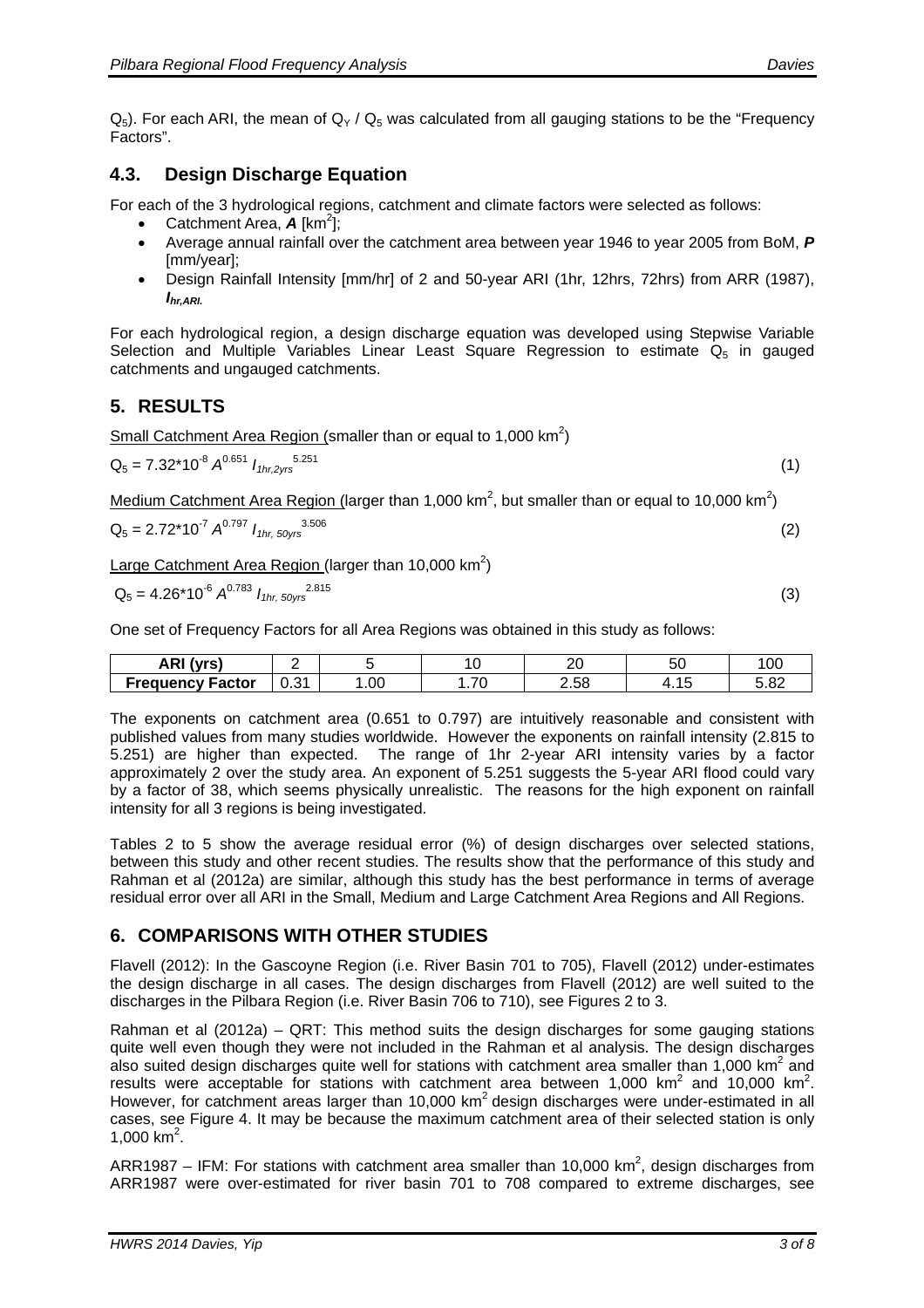Figures 2 and 3, but the design discharges suited quite well to design discharge for stations in river basin 709 to 710. For stations with catchment area larger than 10,000 km<sup>2</sup>, ARR1987 over-estimated design discharges in all cases if they were compared to design discharges, see Figure 4.

### **7. CONCLUSIONS**

This study reviewed the ARR87 Index-flood method for the Pilbara, using flow measurement records up to 2012. The design discharges were compared to other recent studies, Flavell (2012) and Rahman et al (2012a), and it is found that the design discharges from this study have the best performance over other recent studies.

It is found that design discharges from Flavell (2012) cannot be applied to the Gascoyne Region and the approach to estimate the design discharges is relatively complicated than other similar studies. Flavell (2012) may also mis-represent due to change to measured flow data.

The design discharges from Rahman et al (2012a) are not suitable to apply to catchment area larger than 10,000  $\text{km}^2$ , and the method is therefore not applicable to either the Pilbara or the Gascoyne Regions because most catchments in these regions are large. It is unclear whether the design discharge equations from Rahman et al (2012a) should be applied in river basins 702, 703, 705 and 710, because no gauging stations were selected at these river basins in the development of the equations.

The design equations from this study have advantages over other recent studies because they cover the widest spatial distribution and catchment area range, and can be used throughout the Indian Ocean Drainage Division. The design approach of this study is also simple; only catchment area and rainfall intensity from ARR87 are required in the design discharge equations, and it has only one set of frequency factors for three sets of design discharges.

### **8. REFERENCES**

Davies, J.R., Yip, E. (2014) *Pilbara Regional Flood Frequency Analysis.* Paper submitted for publication to Australian Journal of Water Resources.

Flavell, D. (2012). *Design flood estimation in Western Australia*, Australian Journal of Water Resources, Vol. 16, No. 1, 1-20pp, http://dx.doi.org/10.7158/W11-865.2012.16.1 .

Hosking J.R.M. & Wallis, J.R. (1997). *Regional Flood Frequency Analysis: An Approach Based on L-Moments*, Cambridge University Press.

Institution of Engineers, Australia (1987). *Australian Rainfall and Runoff – A Guide to Flood Estimation*, Canberra, ACT

Ruprecht, J., and Ivanescu, S. (2000). *Surface Hydrology of the Pilbara Region Summary Report*. Water and Rivers Commission, Surface Water Hydrology Report Series, Report No. SWH 32

Natural Environment Research Council (1975). *Flood Studies Report*, Vol 1, Natural and Environment Research Council, London.

Ragman, A., Haddad, K., Kuczera, G. and Weinmann, P. E. (2009). *Australian Rainfall and Runoff Revision Projects*, Project 5 Regional flood methods, Stage 1 Report No. P5/S1/003, Engineers Australia, Water Engineering, 4pp.

Rahman, A., Haddad, K., Zaman, M., Ishak, E., Kuczera, G. and Weinmann, P. E. (2012a). *Australian Rainfall and Runoff Revision Projects*, Project 5 Regional flood methods, Stage 2 Report No. P5/S2/015, Engineers Australia, Water Engineering, 319pp.

Rahman, A., Zaman, M., Haddad,K., Kuczera, G., Weinmann,E., Weeks, W., Rajaratnam,L., and Kemp,D. (2012b). *Development of a New Regional Flood Frequency Analysis Method for Semi-arid*  and Arid Regions of Australia. 34<sup>th</sup> Hydrology and Water Resources Symposium Sydney 2012, 1433-1440pp.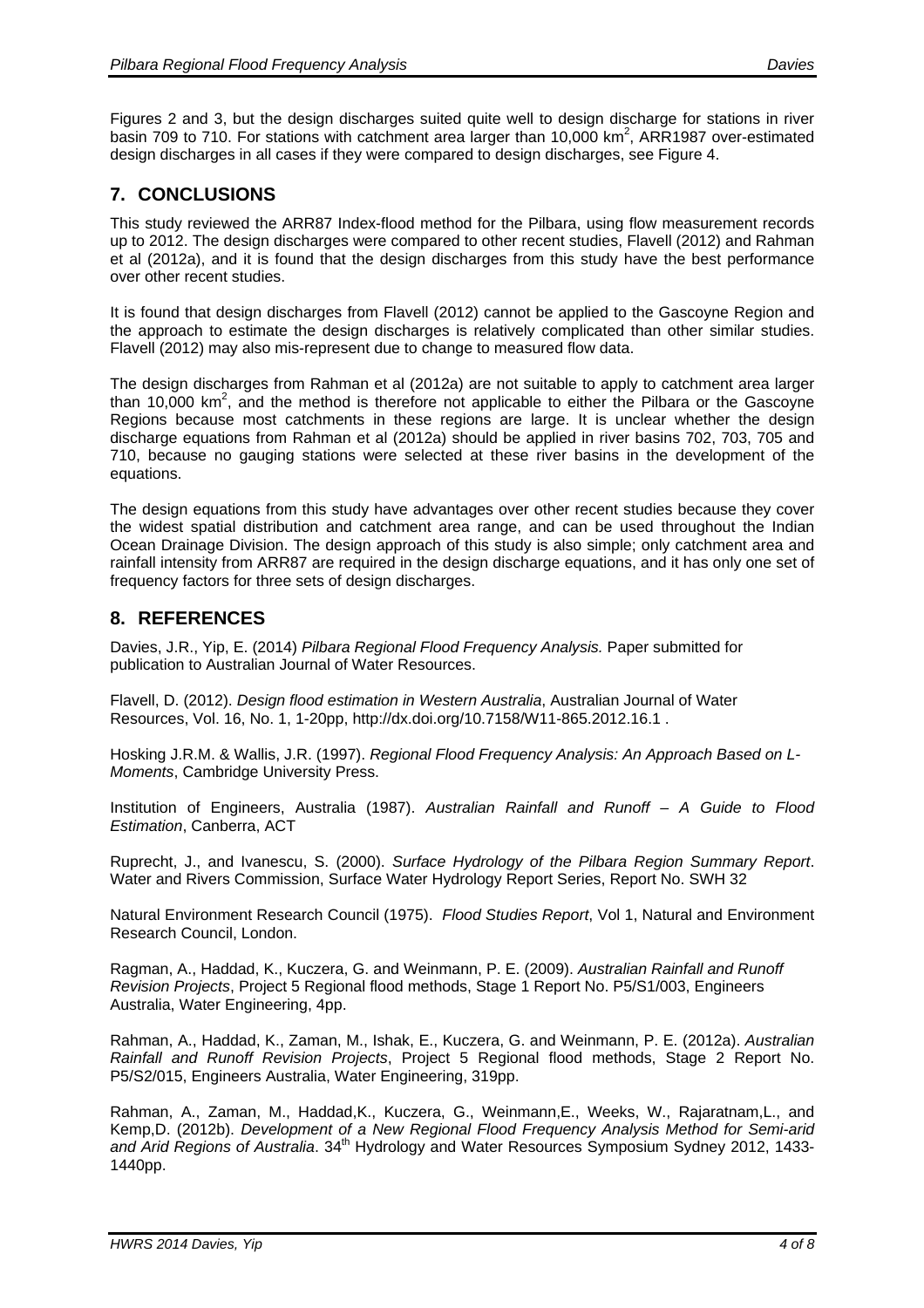Rahman, A., Haddad,K., Zaman,M., Kuczera, G., Weinmann, and E., Weeks, W. (2012c). *Regional Flood Estimation in Australia: An overview of the Study for the Upgrade of Australian Rainfall and Runoff*. 34th Hydrology and Water Resources Symposium Sydney 2012, 1441-1448pp.

Regions of Western Australia (2013). Accessed 25 February 2013, <en.wikipedia.org>

US Water Resources Council (1981). *Guidelines for determining flood flow frequency*. Bulletin 17B, Hydrology Committee, Washington D.C.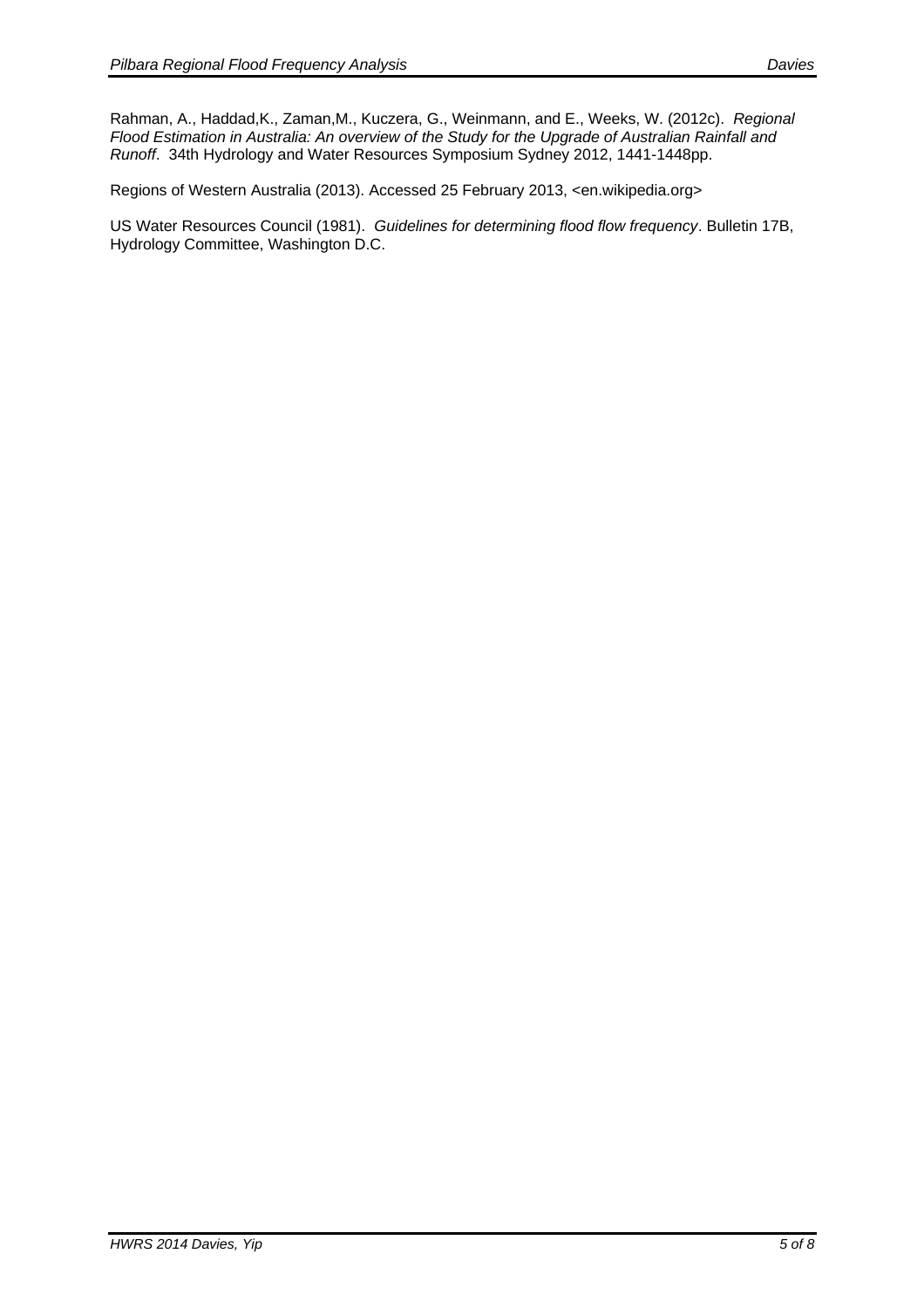#### **Table 1. Sub-region Information**

| Hydrological<br>Region                     | Sub-Region<br><b>Name</b> | <b>Selected Stations</b>                                                                                        | <b>H-Statistic</b> | <b>Best-fitted</b><br><b>Distribution</b><br>(Z-Statistic) |
|--------------------------------------------|---------------------------|-----------------------------------------------------------------------------------------------------------------|--------------------|------------------------------------------------------------|
| Small Catchment<br>Area Region (S)         | $S-1$                     | 701003, 701004, 701005, 701006,<br>701601.706207                                                                | 1.583              | Generalized Pareto<br>(-0.323)                             |
|                                            | $S-2$                     | 704001, 707001, 708009, 708227,<br>710004                                                                       | 0.768              | Generalized Pareto<br>(1.537)                              |
|                                            | $S-3$                     | 709002, 709006, 709007, 709009,<br>709010                                                                       | 1.418              | Pearson Type III<br>(0.361)                                |
| <b>Medium Catchment</b><br>Area Region (M) | $M-1$                     | 703001, 705001, 705002, 707005,<br>710001, 710204, 710229                                                       | 0.537              | Generalized Pareto<br>(2.776)                              |
|                                            | $M-2$                     | 701007, 701008, 701009, 701010,<br>701013, 701014, 707002, 707004,<br>708001, 708011, 708013, 708014,<br>708016 | 0.909              | Generalized Logistic<br>$(-0.072)$                         |
|                                            | $M-3$                     | 709001, 709003, 709004, 709005,<br>709008                                                                       | $-0.069$           | Pearson Type III<br>(0.673)                                |
| Large Catchment<br>Area Region (L)         | $L-1$                     | 701002, 701011, 701012, 702001,<br>703002                                                                       | 0.532              | Pearson Type III<br>(0.104)                                |
|                                            | $L-2$                     | 704139, 704193, 704195, 704196,<br>706003, 706209, 710003                                                       | 0.964              | <b>Generalized Pareto</b><br>(-0.327)                      |
|                                            | $L-3$                     | 708002, 708003, 708015, 708223                                                                                  | 1.373              | Pearson Type III<br>(0.509)                                |

#### **Table 2. Average Residual Error (%) of Design Discharges – Small Catchment Area Region**

|                               | 2-year<br><b>ARI</b> | 5-year<br><b>ARI</b> | 10-year<br><b>ARI</b> | 20-year<br><b>ARI</b> | 50-year<br><b>ARI</b> | 100-year<br><b>ARI</b> | Average |
|-------------------------------|----------------------|----------------------|-----------------------|-----------------------|-----------------------|------------------------|---------|
| This Study                    | 64                   | 51                   | 51                    | 59                    | 77                    | 99                     | 67      |
| <b>Flavell (2012)</b>         | 135                  | 64                   | 67                    | 72                    | 83                    | 105                    | 88      |
| Rahman et al<br>(2012a) - QRT | 62                   | 60                   | 69                    | 82                    | 111                   | 122                    | 84      |
| <b>ARR1987 - IFM</b>          | .077                 | 721                  | 833                   | 1.071                 | l.515                 | ΝA                     | 1.043   |

#### **Table 3. Average Residual Error (%) of Design Discharges – Medium Catchment Area Region**

|                               | 2-year<br><b>ARI</b> | 5-year<br><b>ARI</b> | 10-year<br>ARI | 20-year<br><b>ARI</b> | 50-year<br>ARI | $100$ -year<br><b>ARI</b> | Average |
|-------------------------------|----------------------|----------------------|----------------|-----------------------|----------------|---------------------------|---------|
| <b>This Study</b>             | 62                   | 41                   | 41             | 46                    | 57             | 71                        | 53      |
| <b>Flavell (2012)</b>         | 108                  | 65                   | 60             | 64                    | 75             | 100                       | 79      |
| Rahman et al<br>(2012a) - QRT | 56                   | 54                   | 54             | 52                    | 53             | 56                        | 54      |
| <b>ARR1987 - IFM</b>          | .605                 | .058                 | .162           | .360                  | .641           | <b>NA</b>                 | 1,365   |

#### **Table 4. Average Residual Error (%) of Design Discharges – Large Catchment Area Region**

|                      | 2-year<br>ARI | 5-year<br><b>ARI</b> | 10-year<br><b>ARI</b> | 20-year<br><b>ARI</b> | 50-year<br><b>ARI</b> | $100$ -year<br><b>ARI</b> | Average |
|----------------------|---------------|----------------------|-----------------------|-----------------------|-----------------------|---------------------------|---------|
| <b>This Study</b>    | 156           | 49                   | 40                    | 42                    | 54                    | 69                        | 68      |
| Flavell (2012)       | 73            | 70                   | 69                    |                       | 105                   | 145                       | 90      |
| Rahman et al         | 112           | 77                   | 72                    | 68                    | 66                    | 66                        | 77      |
| $(2012a) - QRT$      |               |                      |                       |                       |                       |                           |         |
| <b>ARR1987 - IFM</b> | 2.847         | 659                  | 740                   | .051                  | .759                  | <b>NA</b>                 | 1.411   |

#### **Table 5. Average Residual Error (%) of Design Discharges – All Regions**

|                               | 2-year<br>ARI | 5-year<br><b>ARI</b> | 10-year<br>ARI | 20-year<br>ARI | 50-year<br><b>ARI</b> | $100$ -year<br><b>ARI</b> | Average |
|-------------------------------|---------------|----------------------|----------------|----------------|-----------------------|---------------------------|---------|
| This Study                    | 89            | 46                   | 44             | 49             | 62                    | 78                        | 61      |
| <b>Flavell (2012)</b>         | 105           | 66                   | 65             | 70             | 86                    | 114                       | 84      |
| Rahman et al<br>(2012a) - QRT | 73            | 62                   | 63             | 65             | 73                    | 77                        | 69      |
| <b>ARR1987 - IFM</b>          | .805          | 851                  | 951            | .192           | .639                  | <b>NA</b>                 | 1.288   |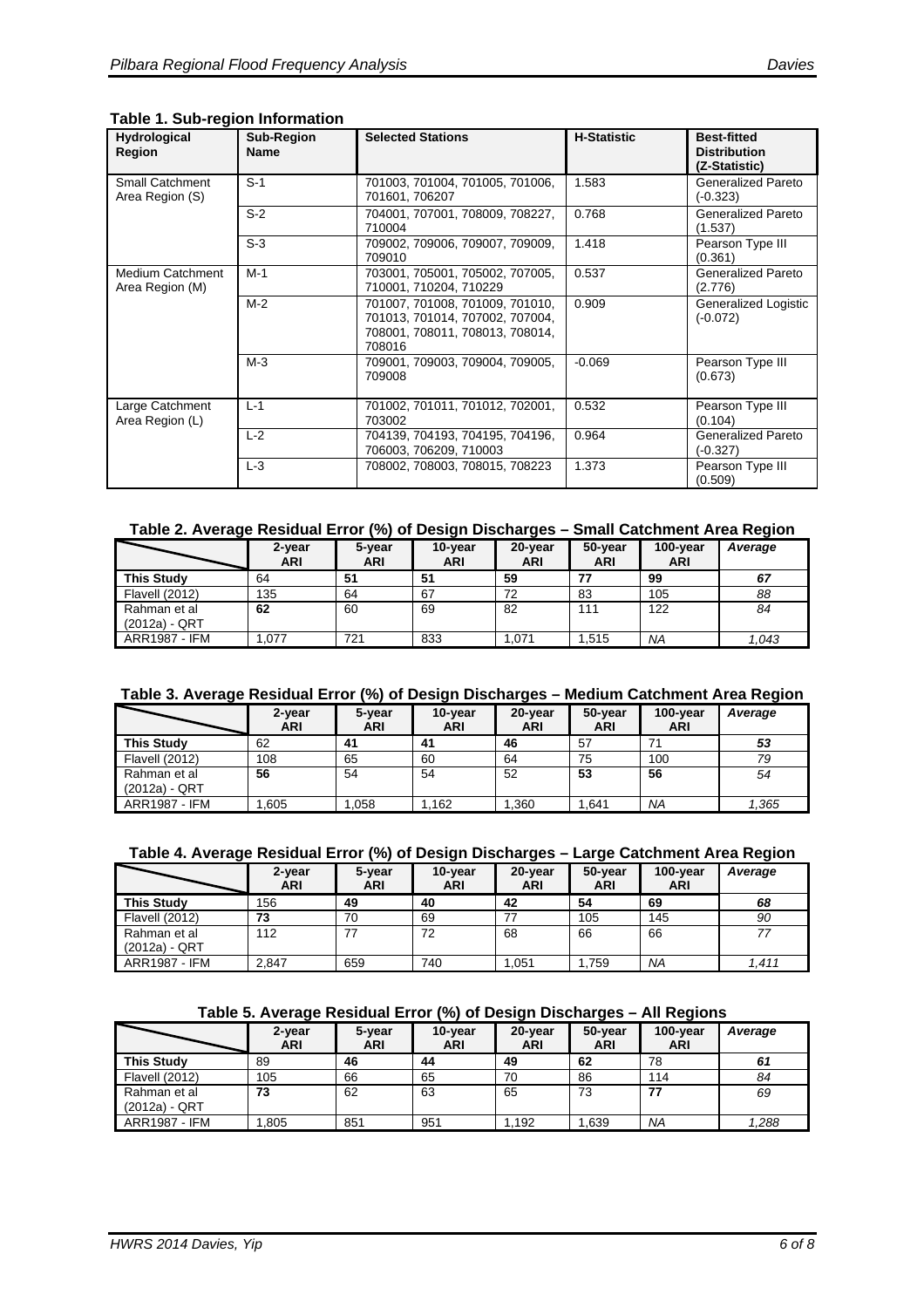

**Figure 1 River Basins in Drainage Division VII** 



**Figure 2 The Extreme Discharge and Design Discharge of Stream Gauging Station 706207 [Example of Small Area Region]**